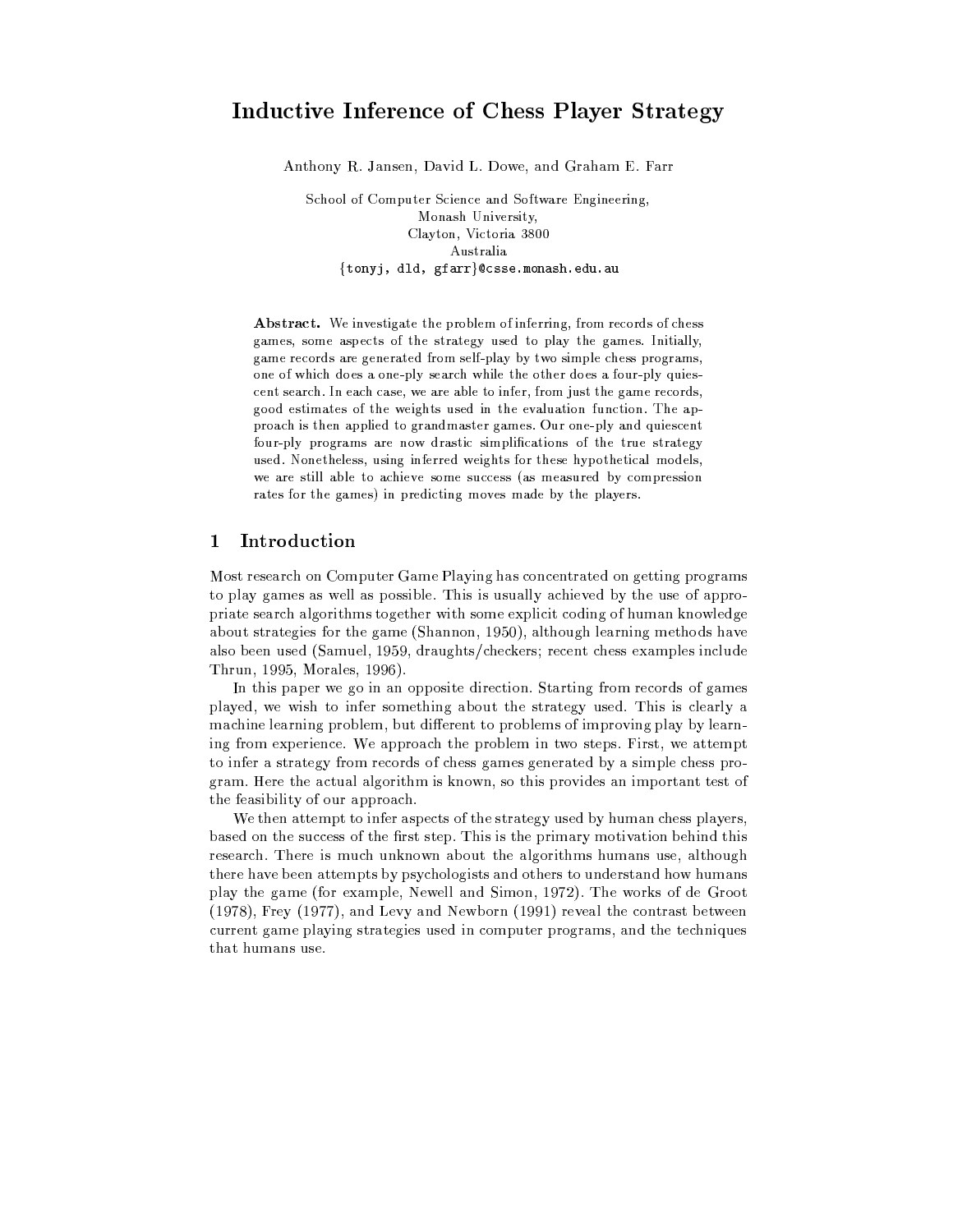Despite the amount of research exploring computer chess playing, little work appears to have been done along the lines reported here. The approach of Carmel and Markovitch (1993) tries to learn the strategy used by the opponent during play, but does not use records of games. Muggleton (1988) takes expert descriptions of how to play some specific chess endgame positions and does 'sequence induction'. The aim there is to infer a finite automaton which encodes a more general strategy for that phase of that particular type of endgame. Our approach is to begin with the result of a strategy, in the form of records of games played, and then to infer aspects of that strategy. Work in a similar vein has been done by Walczak (1992), in which an Inductive Adversary Modeler was developed that can infer the perceptual chunks used by a chess player based on game records.

In the next Section we introduce a simple game player model, its implementation, and the results obtained by doing inference with it. The work done there provides evidence of the validity of our approach. We then introduce a more advanced game player model, and discuss the results of our attempts at inference. Finally, we discuss the conclusions and future directions.

#### $\overline{2}$ Simple one-ply player model

#### $2.1$ Description of the Model

The simple player model is based on a 1-ply search. Positions at this depth are evaluated in the following manner. The player uses an *evaluation function*  $v($ of the form

$$
v(P) = \sum_{k=1}^{n} \lambda_k a_k(P), \qquad (1)
$$

where

- the  $a_k$ (-) are *attributes* (or *advisors*), i.e. functions which report on some specific aspect of a position. The total number of attributes is  $n$ . Typical attributes for chess would be
	- $a_1(P) =$  the material balance of the position (where here, Queen = 9.  $Root = 5$ , Bishop = Knight = 3, Pawn = 1), being the difference between the player's and opponent's total material;
	- $a_2(P)$  = the mobility balance, i.e. the difference between the numbers of moves available to the player and the opponent.
- the  $\lambda_k$  are the *weights* attached to the attributes.

The two attributes described here are the only ones used for the simple model. For each (and hence for the evaluation function as a whole), a positive value is good for the player, while a negative value is good for the opponent, and reversal of roles negates the values.

A key feature of the model is that the player chooses *probabilistically* from the moves available. This random element serves several purposes. Firstly, people do not always choose the same move from the same position, and may err. Also, the model can never account for all possible considerations a player uses to determine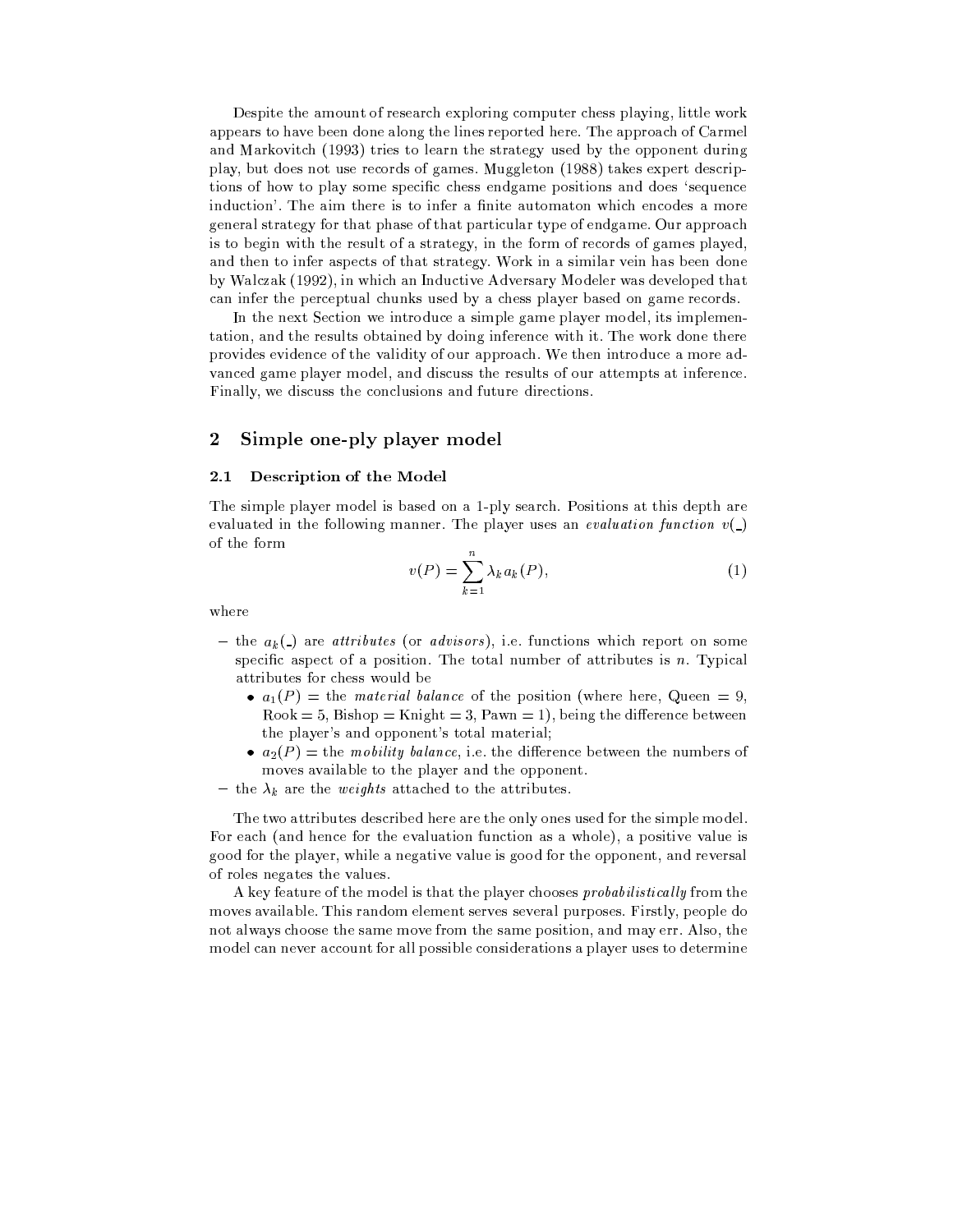what move will be played. This will naturally result in uncertainty when choosing a move. Probabilistic choice of moves also allows statistical inference to be used. A consequence of probabilistic move choice is that we are not attempting to develop a model that selects the correct move in every position. Rather, we wish the correct move to have a high probability of being played. While it is desirable that the correct move be the most probable, the model will still be successful if the correct move tends to have a high probability.

The model also assumes that the player strategy is consistent  $-$  and so variation in strategy based on things like the playing style of the opponent, or whether the game is in the opening, middle or end phase, is ignored.

We now describe how the player moves under this model.

- 1. Input: position  $P$ .
- 2. Generate all positions  $P_1, P_2, \ldots, P_m$ , to which the player can move from position P. (We can think here of the positions  $P_1, P_2, \ldots, P_m$  as corresponding to the possible **moves**, numbered  $1, 2, \ldots, m$  respectively, which the player can make from the position  $P$ .)
- 3. Compute the evaluation  $v(P_i)$  of each position  $P_i$ ,  $i = 1, \ldots, m$ .
- 4. Choose a move probabilistically from  $\{1, \ldots, m\}$  according to

$$
Pr(move i) = e^{v(P_i)} / (e^{v(P_1)} + \ldots + e^{v(P_m)}).
$$
\n(2)

This multivariate logistic function maps position values, which range over  $(-\infty, \infty)$ , to the interval [0, 1] in a natural and elegant way. Let the chosen move be  $i^*$ .

5. Make the necessary move to the chosen position,  $P_{i^*}$ .

From our database of game records, we have a large set  $P$  of positions and for each position we are given the move that was made. It is these choices of move which are the data from which we seek to infer a model. We regard the positions themselves as prior information and do not seek to explain them.

**Likelihood function** Consider for simplicity a single position  $P$ , from which one can move to any of  $(P_i : i = 1, ..., m)$ . The observed data is the index i<sup>\*</sup> of the position  $P_{i^*}$  to which the player chose to move. Our model is  $\theta = (\lambda_1, \ldots, \lambda_n)$ . The likelihood function for this single data item  $i^*$  is

$$
f_P(i^*|\theta) = \frac{e^{v(P_{i^*})}}{\sum_{i=1}^m e^{v(P_i)}}
$$

The actual data we have is a whole set of moves, one for each position in  $\mathcal{P}$ . For each  $P \in \mathcal{P}$ , denote the move chosen by  $i^*(P)$ . Then our likelihood function is

$$
\prod_{P \in \mathcal{P}} f_P(i^*(P) \mid \theta) = \prod_{P \in \mathcal{P}} \frac{e^{v(P_{i^*(P)})}}{\sum_i e^{v(P_i)}} \tag{3}
$$

The simple game player model described determines the probability of each move being played based on the weights of the attributes that are being considered. To infer the weights, a Maximum Likelihood approach was used with a simple and robust hill climbing algorithm.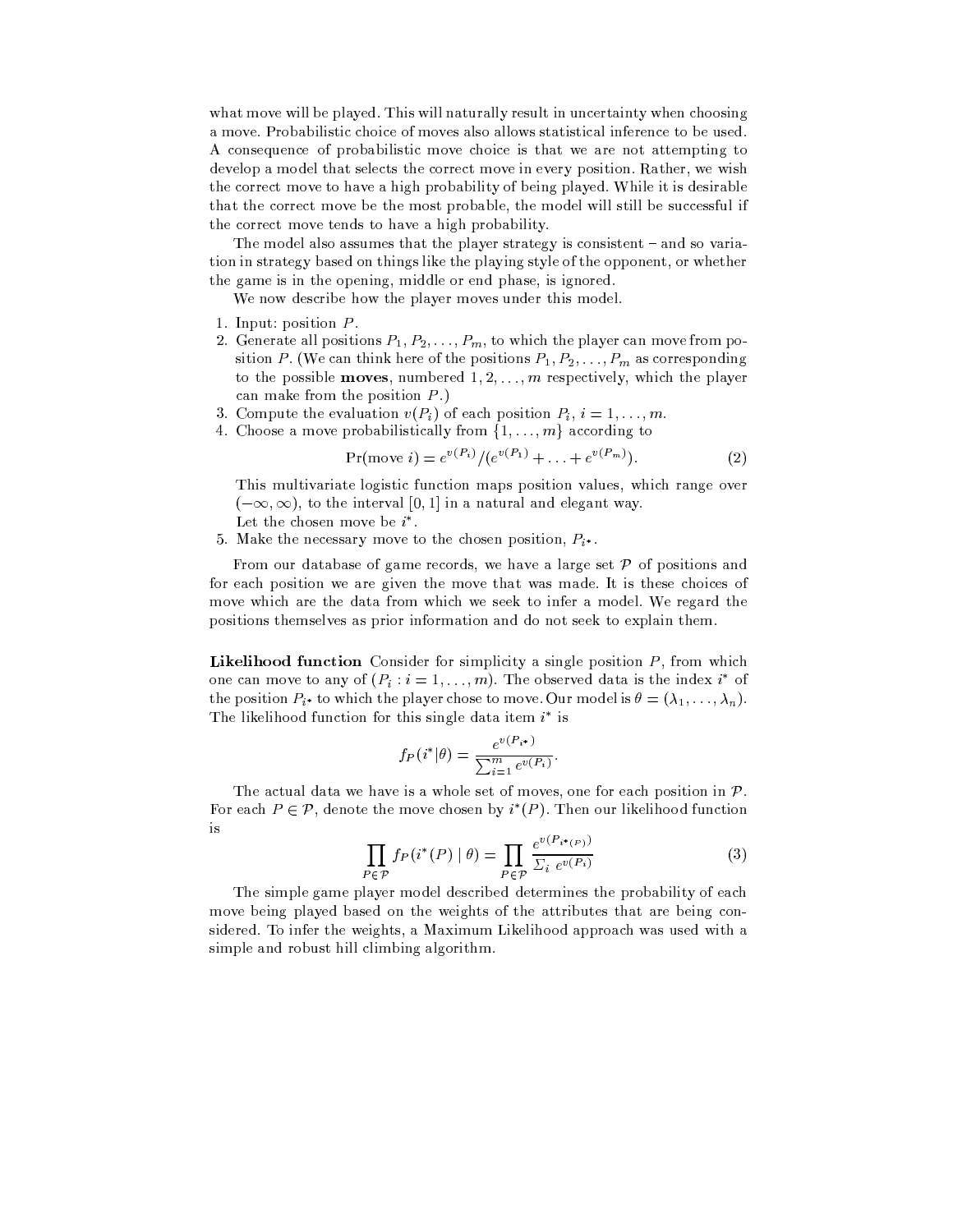#### **Inference Results**  $2.2\,$

**Generated Data** To test the validity of the inference technique, a simple chess program was written which, in each position, essentially did a 1-ply search, and pseudorandomly chose a move based on the  $\lambda$  values that the program was given. according to Equation 2. To keep things simple, the player model only considers two attributes  $(n = 2)$ : material balance and mobility balance. Using several sets of  $\lambda$  values (from Equation 1), databases of up to 1000 games were generated by the chess program playing against itself.

A question of initial interest was how large a database needs to be to allow successful inference to take place. Databases of various sizes were created considering the single attribute, material balance. The attribute weight was set at  $\lambda_{MAT} = 3.0$ . Inference was then conducted on the different sized databases. For a database containing only one game, the inferred  $\lambda_{MAT}$  value was 4.11; for a 10 game database, 3.28; for 100 games, 3.20; for 1000 games, 3.09 was inferred.

The inference results show that as the size of the database increases, the inferred value of  $\lambda_{MAT}$  gets closer to the correct value. For the database of 1000 games the inference performs well, although it still overestimates slightly.

To test our approach further, inference was tried on other databases of generated data, each consisting of 1000 games, with two attributes (material balance and mobility balance). In Table 1, the weights that were used to generate the games for the databases are given (as Actual Values), as are the inferred weights.

|                   |      | Data Set 1                                                      | Data Set 2 |  |  |
|-------------------|------|-----------------------------------------------------------------|------------|--|--|
| Attribute Weights |      | $\lambda_{MAT}$ $\lambda_{MOB}$ $\lambda_{MAT}$ $\lambda_{MOB}$ |            |  |  |
| Actual Values     |      | 0.5"                                                            | 10.0       |  |  |
| Inferred Values   | 5.15 | 0.51                                                            | 10.23      |  |  |

**Table 1.** Inference results from 1000 game databases using the simple model.

The results show that the inference method performs well on both of these databases. Note that the inference method again slightly overfits the data, with no parameter values being underestimated.

Grandmaster Databases Since the inference results from the generated data indicate that accurate inference is possible, it seemed worth trying our approach on grandmaster data. Although such players do not conform to our simple model, it may still be interesting to see what attribute weights are inferred for them. The same two attributes (material and mobility) are used.

The two grandmasters selected are Robert J. Fischer and Garry Kasparov. Since inference seems to perform better with larger amounts of data, the entire available database for each player is used. The results can be seen in Table 2. which shows the number of games in each grandmaster database and the inferred weights.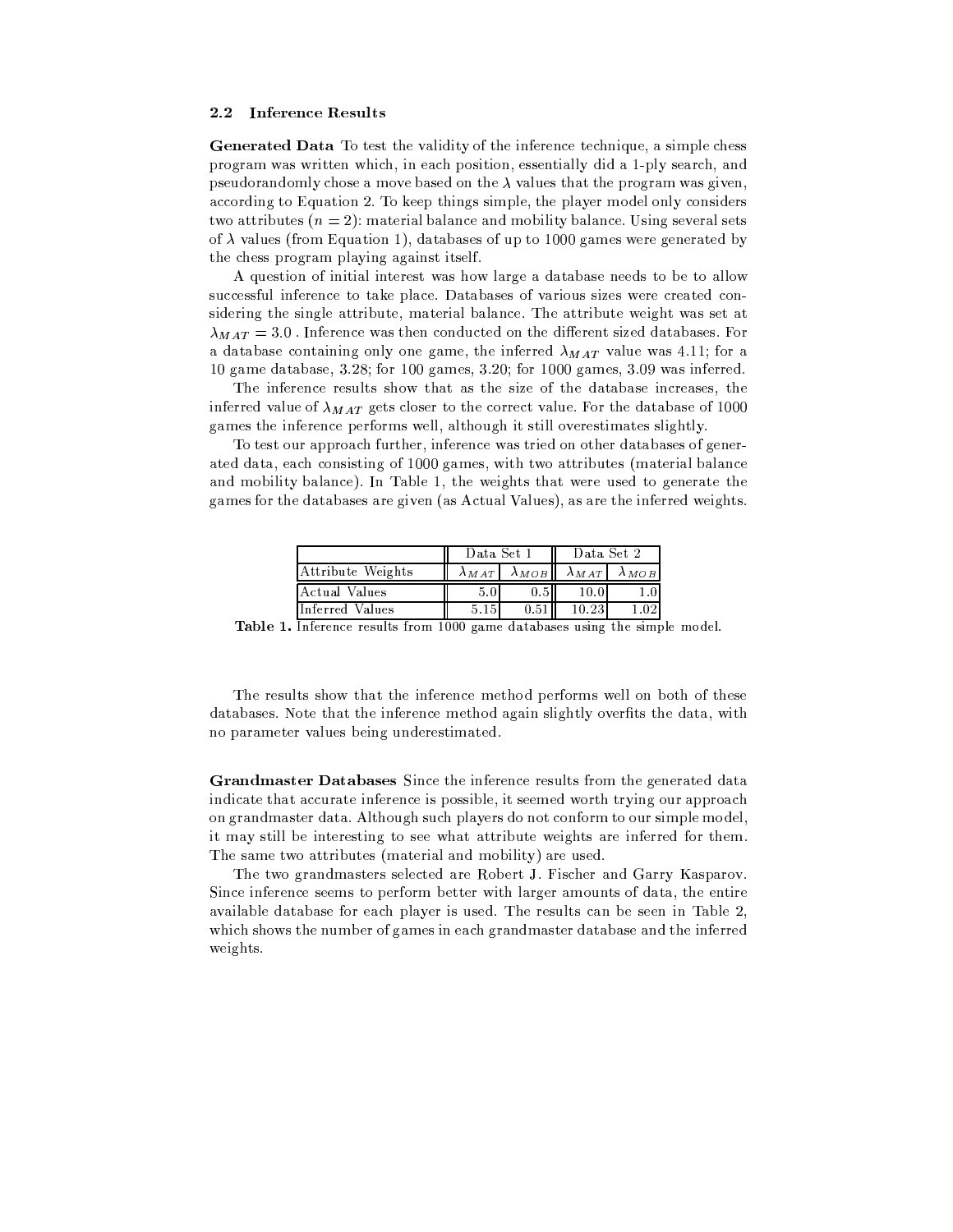| Player   | No. Games | $\lambda_{MAT}$ | $\lambda_{MOB}$ | I-Randoml |         | <i>I</i> -Inferred Comp $(\%)$ |
|----------|-----------|-----------------|-----------------|-----------|---------|--------------------------------|
| Fischer  | 732II     | 0.510           | 0.021           | 146047    | 1383831 | 94.81                          |
| Kasparov | 1030H     | 0.458           | 0.025           | 191936    | 183021h | 95.41                          |

Table 2. Inference results from grandmaster databases using the simple model.

These weights, however, give no indication of how well the model can predict the move made in a given position. Probabilistic prediction of information corresponds to compression of data. This fact has been exploited in the work of Althöfer (1991), where chess databases have been compressed by using a chess program to predict the most likely move to be played by a grandmaster in a given position. Here we also use data compression as a measure of predictive accuracy. The information content (in bits) of a move can be readily calculated from the probability of that move being played, using

$$
I(\text{move }i) = -\log_2 Pr(\text{move }i)
$$

The last three columns in Table 2 give details of the information content of the two grandmaster databases. The first value, I-Random, gives the amount of data (in bits) when the move choice is completely random, with no strategy assumed and each move equally likely. This is just uncompressed data. The next value, *I*-Inferred, indicates the size of the data (in bits) when compressed using the results of the Maximum Likelihood inference. The inferred weights will mean that all moves are no longer equally likely in a given position, and thus the information content will be different. The final column, Comp  $(\%)$ , indicates the compression achieved by giving the size of the post-compression data as a percentage of the original random information. For both grandmasters, the inferred values compress the data to about 95% of its original size. Considering the simplicity of the player model being used, this is an encouraging result.

The successful implementation and inference of the simple game player strategy in this Section has shown that even a simple model can be applied to grandmaster games with positive results. The next Section looks at a more advanced game player model that uses more aspects of the strategies that humans use.

#### A more advanced player model 3

#### $3.1$ Description of the model

In the previous Section we introduced a very simple player model which we used primarily to confirm the validity of our approach. The success with this model leads us to consider a more advanced model. The advanced player model takes into account more aspects used by human chess players, such as considering more position attributes, searching deeper than 1-ply, and searching some lines deeper than others. There are still many aspects missing in our advanced model, such as adjusting attribute weights depending on whether the game is in the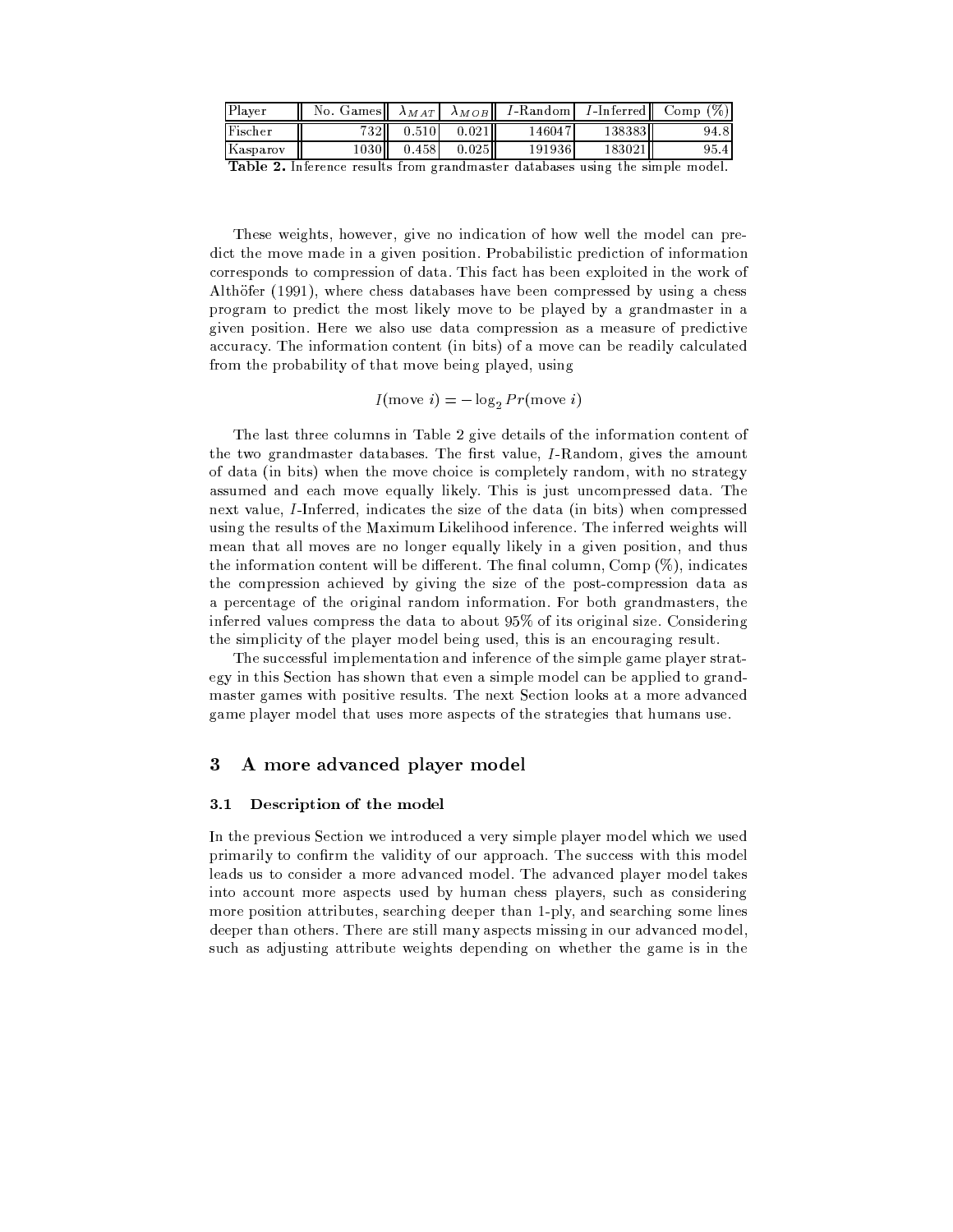opening, middle or end phase. However, it is a significant improvement on the simple player model.

The advanced player model is based on a quiescent 4-ply search, which works as follows. All positions at depth 1-ply are generated. Further search is done only if a capture is possible, a promotion is possible, a check can be played, or the player is already in check. Maximum search depth is 4-ply, but of course not all lines are explored to this depth.

As with the simple model, the player chooses the move probabilistically. Since the number of dimensions in the search space depends on the number of attributes, we use just four attributes  $(n = 4)$ . We realize that both humans and computer programs generally examine many more attributes, but we have chosen this constraint in order to make the search space for our inference more tractable. The attributes used are the balance of material, mobility, control of the centre 16 squares and number of attacks (see, for example, Levy and Newborn, 1991). Attacks against pieces of equal or lesser value are considered to be worth only one tenth of an attack against a more valuable piece.

**Likelihood function** The evaluation of a single position in this model is the same as the evaluation used for the simple game player model. Each attribute is given a weighting, i.e. a  $\lambda$  value. The multiple ply search is also probabilistic, again just as the simple 1-ply model was. The probability of each move from the root position is calculated in the same manner as was used in Section 2. However, the evaluation for each of the 1-ply positions is now determined by considering positions at deeper levels in the search tree.

A probabilistic variation of the minimax algorithm is applied to determine the probabilities of each move available from the root position. This is similar to the way that the minimax algorithm is applied to games such as backgammon, which involve both strategy and chance. The full likelihood function for the 4-ply quiescent search is quite complex, and is contained in the Appendix.

For the inference, a Maximum Likelihood approach is again used along with a simple and robust hill climbing algorithm. It should be noted that for our 4-ply quiescent model, a typical search to determine the probabilities of the available moves needs to evaluate over 2000 positions, with the evaluation of each position depending on the four weights that need to be inferred. Rather than repeatedly searching and evaluating all of the positions on each iteration of the hill climbing algorithm, this is done only once initially with the resulting attribute values from each position stored in a search tree database. This data requires additional information about where in a given search tree each position arose. As a result, the inference programs have very large memory requirments, especially when all the moves from several games are being considered. For example, encoding all of the information from five games requires over 150 megabytes of memory. This memory expense is justified by the speed increase obtained as a result of only generating the search tree data once.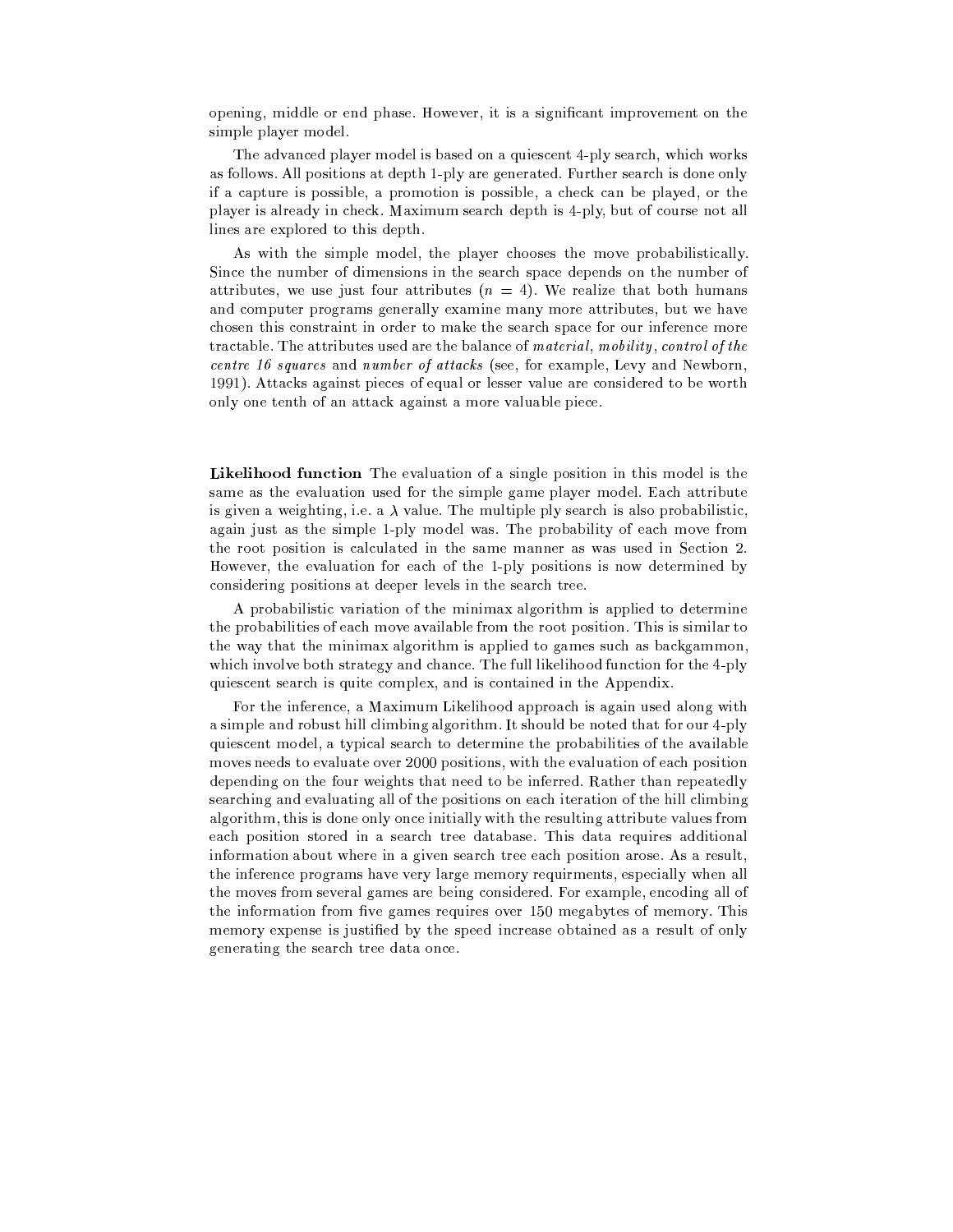#### 3.2 **Inference Results**

**Generated Data** As with the simple player model, we first try inferring weights from databases created using the player model.

A chess program based on this player model was used to create databases of games that used the four attributes defined by the model with a 4-ply quiescent search. The game records were generated by the program playing against itself. Again, a pseudo-random choice between possible moves was made, based on probabilities obtained from the likelihood function. The coefficients were selected to try and make the program play as well as possible, given that it is still much simpler than human play. The level of play achieved by this model is quite weak, but it is competitive against a human beginner.

The results using the generated data showed that the Maximum Likelihood inference method worked very well, and are given in Table 3. The  $\lambda$  weights (from Equation 1) used to generate the data are also given (as Actual Values). Each inference is from the data of a single player in a single game, with five games being considered. The Table also gives the information content (in bits) of the data both when the move choice is random (the data is uncompressed), I-Random, and after the Maximum Likelihood inference, *I*-Inferred. The amount of compression of the data, Comp  $(\%)$ , as defined previously in Section 2.2, is also given. It can be seen that most of the games have been compressed to less than 50% or their original size. The second last row of the table shows the inference result when both the white and black moves from five games are used for inference.

| Colour        | No. Moves | $\lambda_{MAT}$ | $\lambda_{MOB}$ | $\lambda$ CEN | $\lambda_{ATT}$ | $I$ -Random | <i>I</i> -Inferred | $(\%)$<br>Comp |
|---------------|-----------|-----------------|-----------------|---------------|-----------------|-------------|--------------------|----------------|
| White         | 126       | 7.11            | 0.25            | 0.49          | 3.65            | 464.7       | 208.5              | 44.9           |
| <b>Black</b>  | 126       | 7.89            | 0.22            | 0.62          | 3.45            | 598.6       | 265.2              | 44.3           |
| White         | 94        | 7.49            | 0.22            | 0.51          | 3.56            | 404.1       | 160.3              | 39.7           |
| Black         | 94        | 8.13            | 0.24            | 0.51          | 3.89            | 458.8       | 169.9              | 37.0           |
| White         | 147       | 7.14            | 0.25            | 0.50          | 3.34            | 662.6       | 299.4              | 45.2           |
| <b>Black</b>  | 147       | 7.74            | 0.25            | 0.53          | 3.88            | 579.0       | 244.7              | 42.3           |
| White         | 30        | 6.12            | 0.25            | 0.50          | 2.84            | 160.3       | 92.8               | 57.9           |
| <b>Black</b>  | 30        | 6.49            | 0.19            | 0.29          | 8.36            | 147.0       | 80.5               | 54.8           |
| White         | 99        | 7.75            | 0.17            | 0.47          | 2.98            | 498.3       | 190.4              | 38.2           |
| <b>Black</b>  | 99        | 8.09            | 0.24            | 0.69          | 4.10            | 479.5       | 107.5              | 22.4           |
| W & B         | 5 Games   | 7.53            | 0.21            | 0.52          | 3.31            | 3879.4      | 1442.1             | 37.2           |
| Actual Values | . .       | 7.0             | 0.2             | 0.5           | 3.0             |             |                    | $\sim$ $\sim$  |

Table 3. Inference results from generated data using the advanced model.

An interesting result about the inference with the advanced player model is that very good results are obtained using the data from a single game. This appears to be because each position in the search tree contributes to the data available, and the inference for a single move has such a large search tree that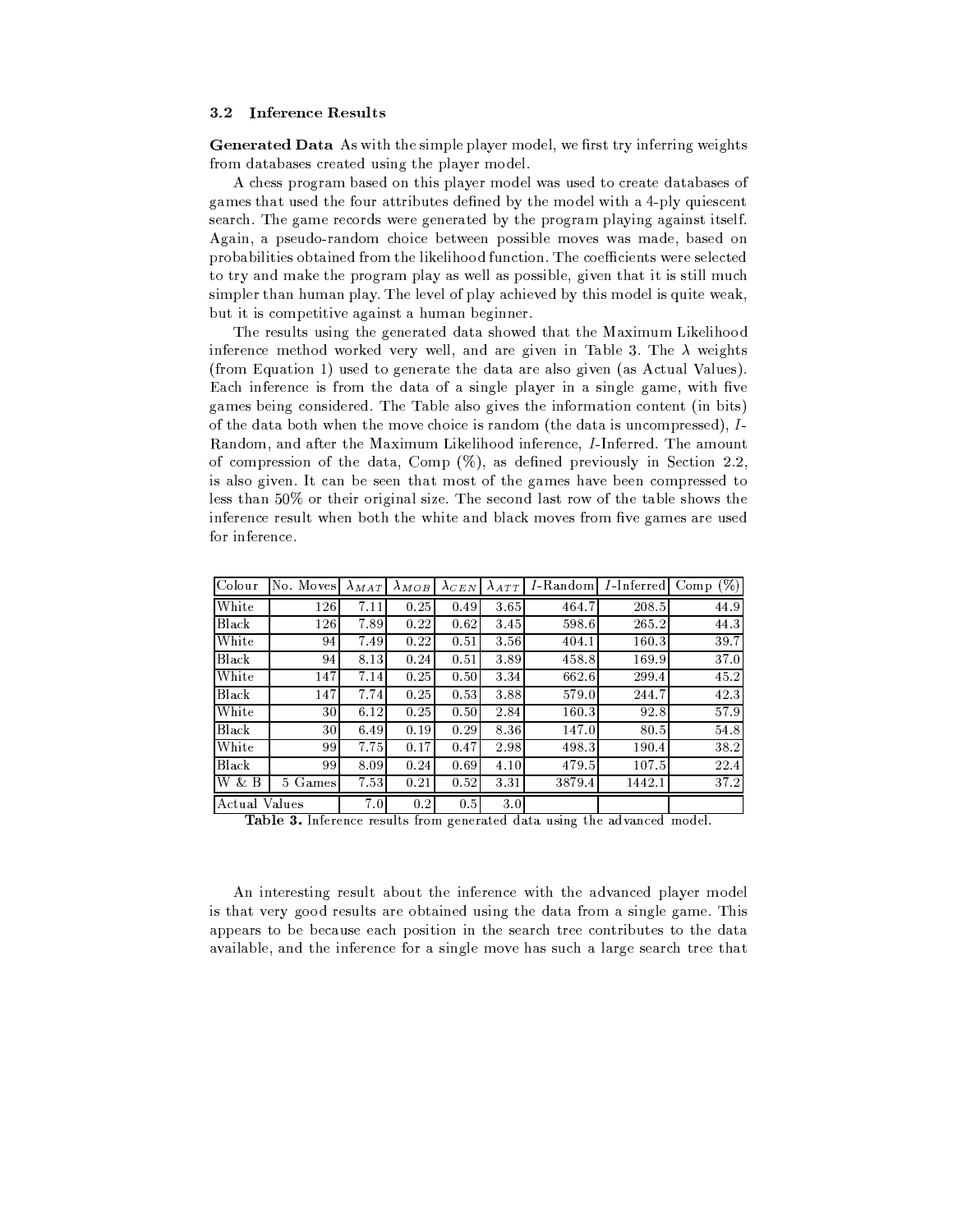accurate inference is possible without needing to consider too many database positions.

This is a welcome result, because the memory requirement for a single chess game is already very large. However, the inference on five games also gave an excellent result, and the compression achieved over five games is superior to the average compression achieved for a single game. As a final point, unlike with the simple game player model, not all inferred weights overfit the correct values.

Grandmaster Databases After successful inference on the generated data, the next step was to apply the advanced player model to do inference from grandmaster games. Again we used games by Fischer and Kasparov.

Table 4 shows the results of the inferences on two games by Fischer and two games by Kasparov. For each player, we chose the longest game the player won with both white  $(W)$  and black  $(B)$ . The games were: Fischer-Taimanov. Vancouver, 1971, 89 moves; Sherwin-Fischer, USA Championship, 1966, 100 moves; Kasparov-Karpov, 1990, 102 moves; Kamsky-Kasparov, New York, 1989, 107 moves. The inferred weights are given, as is the information in the data before and after inference, and the compression achieved. The last row gives an inference using as data the 11 games played by Fischer in the 1963 USA Championships.

| Player   | No. Moves  | $\lambda_{MAT}$ |         | $\lambda_{MOB}$ $\lambda_{CEN}$ |      | $\lambda_{ATT}$ I-Random I-Inferred Comp (%) |        |      |
|----------|------------|-----------------|---------|---------------------------------|------|----------------------------------------------|--------|------|
| Kasparov | 102 (W     | 1.20            | 0.09    | 0.10                            | 3.19 | 481.4                                        | 370.8  | 77.0 |
| Kasparov | B<br>107   | 0.82            | 0.18    | 0.09                            | 1.81 | 443.7                                        | 328.7  | 74.1 |
| Fischer  | 89 (W      | 1.31            | 0.001   | 0.06                            | 0.89 | 385.5                                        | 307.6  | 79.8 |
| Fischer  | B.<br>100. | 1.61            | $-0.06$ | 0.09                            | 2.82 | 416.7                                        | 339.1  | 81.4 |
| Fischer  | Games      | 1.24            | 0.04    | 0.09                            | 1.15 | 1995.3                                       | 1555.3 | 77.9 |

Table 4. Inference results from grandmaster games using the advanced model.

Where the simple 1-ply model was used, we managed to compress the grandmaster data to about 95% of its original size (see Table 2). The results in Table 4 show significant improvement, with compression ranging from approximately 81% to only 74% of the original data. This demonstrates that the advanced player model certainly helps in the inference of aspects of the strategy used by these players. It is also interesting to note that Kasparov's games compressed better than those of Fischer. This could indicate that the attributes considered by the model are more in keeping with Kasparov's evaluation of a position than that of Fischer.

The final results examine compression using different training and test data. Table 5 shows the results of taking  $\lambda$  values inferred from one set of data taken from grandmaster games, and using it to compress other grandmaster games. The training data used was Fischer's 11 games played in the 1963 USA Championships. This has been used to compress the same games that were used in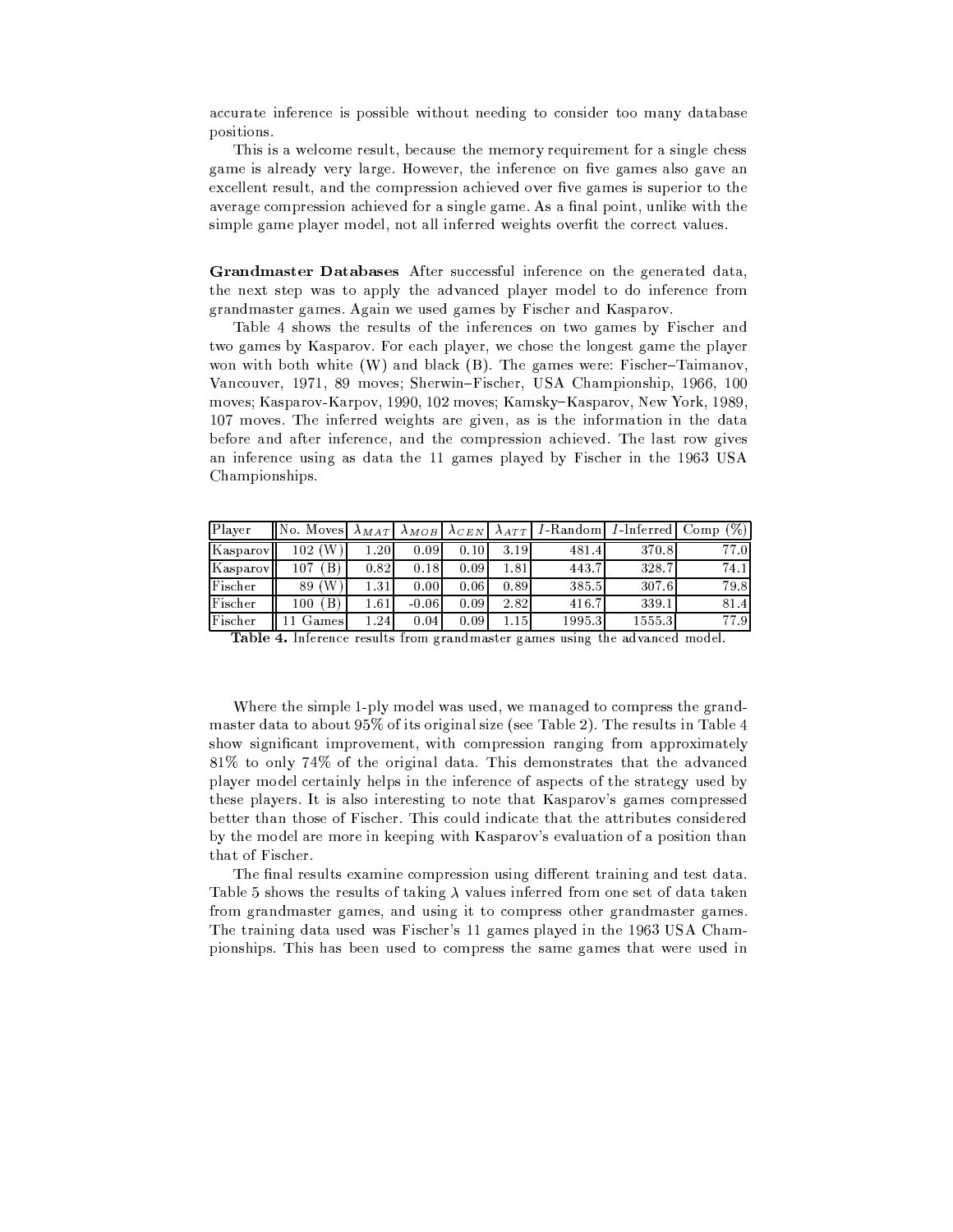Table 4, whose original Maximum Likelihood compression results are listed again for comparison. The final two columns in Table 5 are the information content of the games after the strategy inferred from the training data is applied to them, I-Training, and the subsequent compression achieved.

| Player   | Moves   | <i>I</i> -Random | <i>I</i> -Inferred | $\%$<br>Comp | <i>I</i> -Training | %<br>Jomp |
|----------|---------|------------------|--------------------|--------------|--------------------|-----------|
| Kasparov | W<br>02 | 481              | 370.8              | 77.OI        | 380.2              | 79.0      |
| Kasparov | 07      | 443.7            | 328.7              | -74. .       | 345.0              | 77.8      |
| Fischer  | W<br>89 | 385.5            | 307.6              | 79.81        | 312.               | $^{81.0}$ |
| Fischer  | 00      | 416.7            | 339.               |              | 348.               | 83.5      |

Table 5. Inference results using the advanced model with different training data.

The results show that the compression achieved using strategies obtained from training data that are different to the test data, is nearly as good as when strategies inferred directly from the test data are used. This is expected, since all grandmasters try to play the best possible move in a given chess position. This result shows that general strategies can be inferred from large databases, and then successfully be applied to specific instances.

#### **Conclusions and Future Work**  $\overline{\mathbf{4}}$

The goal of this research was to infer something about the strategies used by chess programs and, ultimately, humans based on the records of games played. Initially, a simple 1-ply model was developed to confirm the validity of the concept. The results indicated that successful inference was possible over both data generated using the simple 1-ply model, and grandmaster databases. The amount by which the data was compressed was used throughout as a measure of the modelling accuracy of the inferred strategy.

This led to the development of a more advanced player model that used a 4-ply quiescent search. The results show that excellent compression was achieved for data generated using the advanced 4-ply quiescent model (on average, data was compressed to less than 50% of its original size), and that grandmaster games could also be significantly compressed. It was also possible to compress grandmaster games using a strategy inferred from a different grandmaster.

The results indicate that it is possible to infer something about the strategies used by chess players, and that the more advanced the model is, the better is the predictive accuracy of the inferred strategy. Inductive inference of strategies based solely on information contained in databases can thus allow successful learning and prediction.

There are several directions for future work. These include developing more advanced game player models that better mimic the way humans really play chess and looking at different inference methods, such as Minimum Message Length (MML). Also, the power of the inference could be investigated further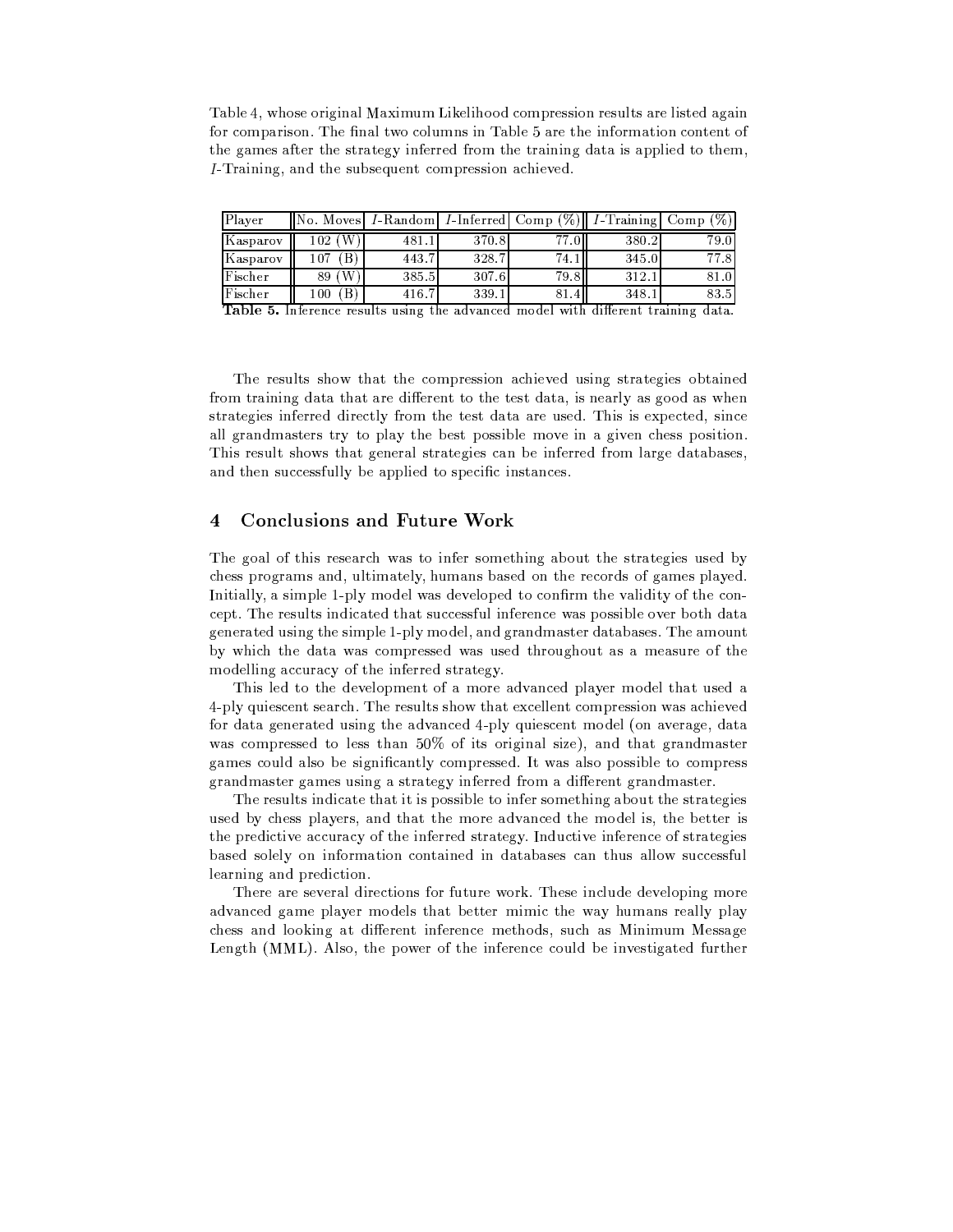by going beyond data compression as a performance measure and determining if specific questions about game records can be answered. For example, given that strategies have been inferred for several grandmasters, can this information be used to predict who the players are in a particular chess game? Finally, these techniques can also be applied to domains other than chess and game playing.

### References

- Althöfer, I. (1991). Data compression using an intelligent generator: the storage of chess games as an example, Artificial Intelligence, 52, 109-113.
- Carmel, D. and Markovitch, S. (1993). Learning models of opponent's strategy in game playing, (CIS Report #9318), Israel Institute of Technology.
- de Groot, A.D. (1978). Thought and Choice in Chess, (2nd ed.), The Hague: Mouton.
- Frey, P.W. (1977). Chess Skill in Man and Machine, New York: Springer-Verlag.
- Levy, D. and Newborn, M. (1991). How Computers Play Chess, New York: W.H Freeman & Company.
- Morales, E.M. (1996). Learning playing strategies in chess, Computational In*telligence*,  $12(1)$ , 65-87.
- Muggleton, S.H. (1988). Inductive acquisition of chess strategies. In J.E. Hayes, D. Michie & J. Richards (Eds.), Machine Intelligence 11: Logic and the Acquisition of Knowledge (pp. 375–389). Oxford.
- Newell, A. and Simon, H. A. (1972). Human Problem Solving, Englewood Cliffs. N.J.: Prentice-Hall.
- Samuel, A.L. (1959). Some studies in machine learning using the game of checkers, IBM Journal, July.
- Shannon, C.E. (1950). Programming a computer for playing chess, *Philosophical*  $Magazine, 41, 256-275.$
- Thrun, S. (1995). Learning to play the game of chess. In Tesauro, G., Touretzky, D. and Leen, T. (Eds.), Advances in Neural Information Processing Systems 7, Massachusetts: MIT Press.
- Walczak, S. (1992). Pattern-Based Tactical Planning. International Journal of Pattern Recognition and Artificial Intelligence, 6, 955-988.